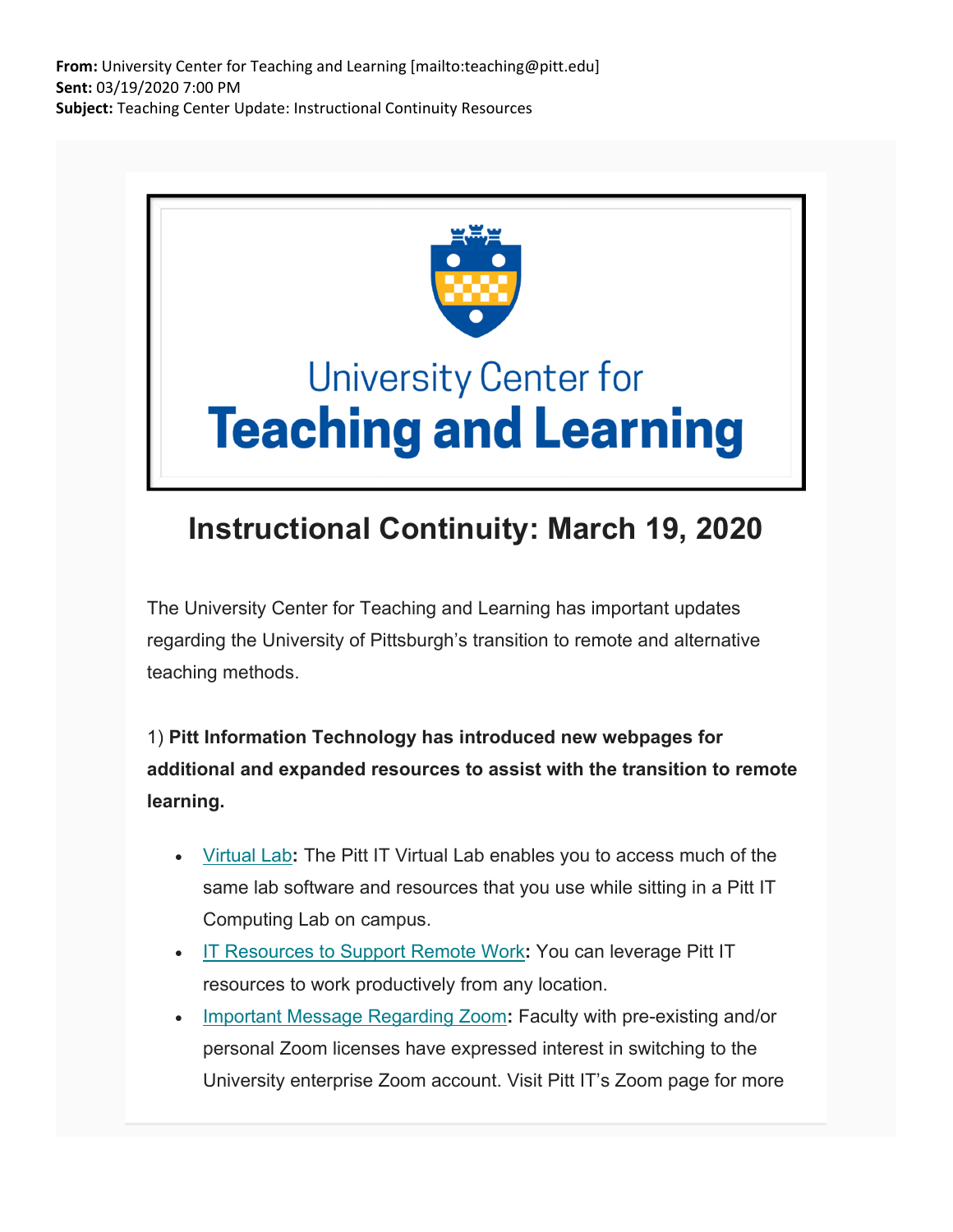information about using your University Zoom account with an existing Zoom account**.**

2) **The Teaching Center encourages you to** keep lines of communication **open with your students.** As we approach the first day of class, students may be feeling anxious or nervous about the University's transition to remote and alternative learning. Communicate early and often remind your class that that these are unprecedented times for *everyone.* Our staff has created a list of communication tips for showing compassion, inclusion, and structure for when class resumes on March 23.

3) **The Teaching Center advises faculty to be mindful of instructional accessibility when creating new course materials for online use.** Please visit Instructional Accessibility at Pitt for recommendations on how to properly name hyperlinks, converting files to more accessible media with SensusAccess, and a list of local and external accessibility resources**.**

4) **Additional virtual workshops and remote office hours have been added to the schedule this week.** All sessions will be conducted via Zoom, are approximately one hour in length, and all times are EDT. Note: Zoom information for each event is now available.

## **Virtual Workshops**

- Friday, March 20, 11 a.m.: Working with Teaching Assistants for Remote **Instruction**
- Friday, March 20, 12 p.m.: Developing a Communication Plan for Remote and Online Learning
- Friday, March 20, 1 p.m.: Working with Teaching Assistants for Remote **Instruction**
- Friday, March 20, 2 p.m.: Virtual Panel: Listening to Our Students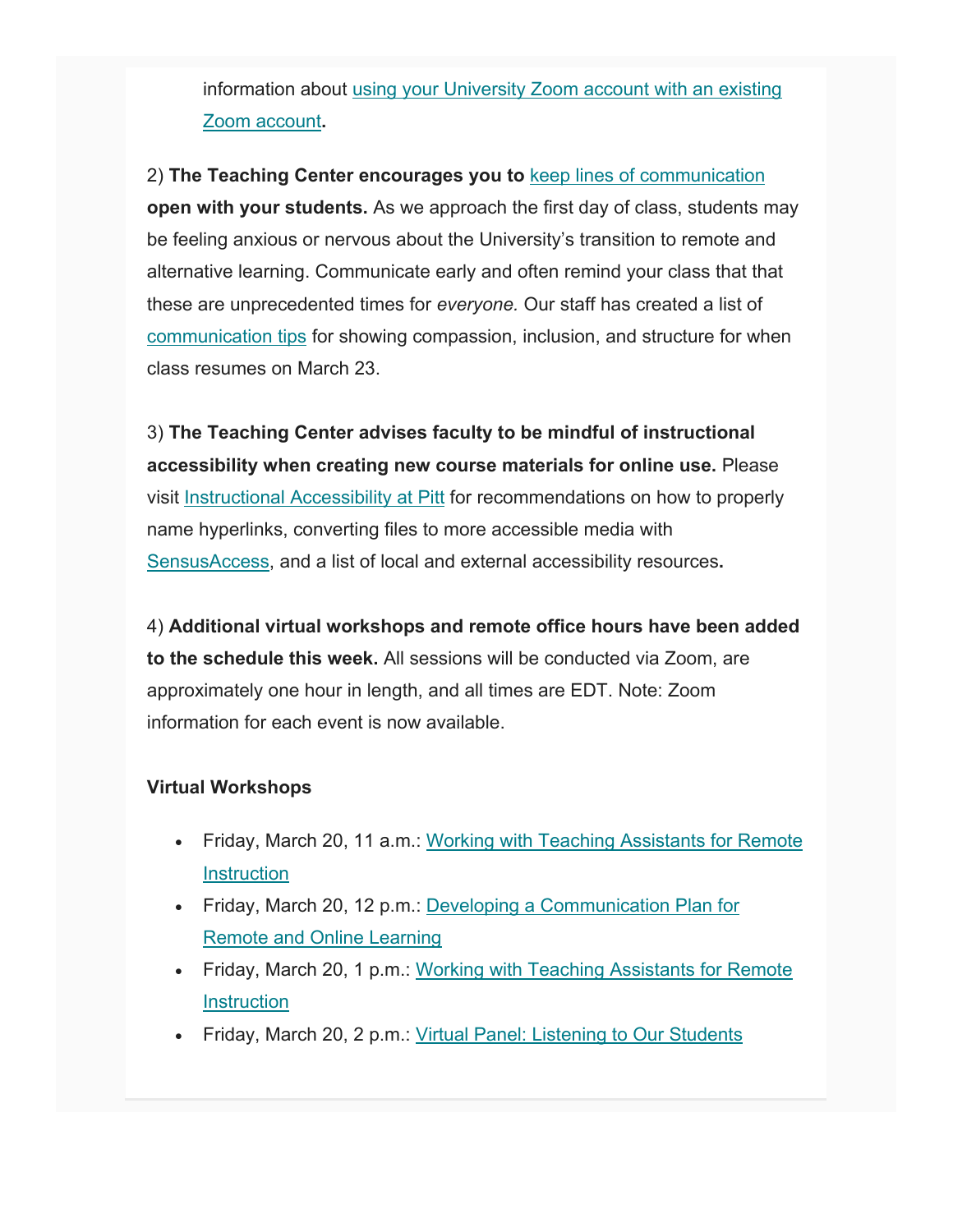## **Remote Office Hours**

We will be hosting remote office hours throughout the week. These are drop-in style, question-and-answer discussions via Zoom.

Friday, March 20, 9 – 10 a.m.: Academic Integrity/Anti-Cheating

5) **Important Information About Recording Your Classes:** In order to facilitate the free exchange of ideas during lectures, if a faculty member intends to record their lecture with student participation, they must advise the students, via e-mail and at the beginning of the lecture, that the lecture, including their participation, is being recorded. Students should not be required to participate in the recorded conversation and should be encouraged to ask questions offline. Further, the recorded lecture may be used by the faculty member and the registered students only for internal class purposes and only during the term in which the course is being offered. Faculty who have questions should contact teaching@pitt.edu. Consult the University policies for additional information on copyright.

6) **Recorded virtual workshops from earlier this week are now available for viewing.** Please note that captioning is in progress. You can view the recorded virtual workshops online today.

7) **The** Teaching Online @ Pitt **(TOP) course is now available to all faculty.** This is a self-paced, à la carte online course and instructors are free to explore what modules and topics are most relevant to their needs. These resources are designed to help instructors expand their pedagogical understanding of the practices that make for successful online teaching and learning. You can enroll in the Teaching Online  $\omega$  Pitt course today.

Please continue to visit the Teaching Center webpage for updated information on instructional continuity.